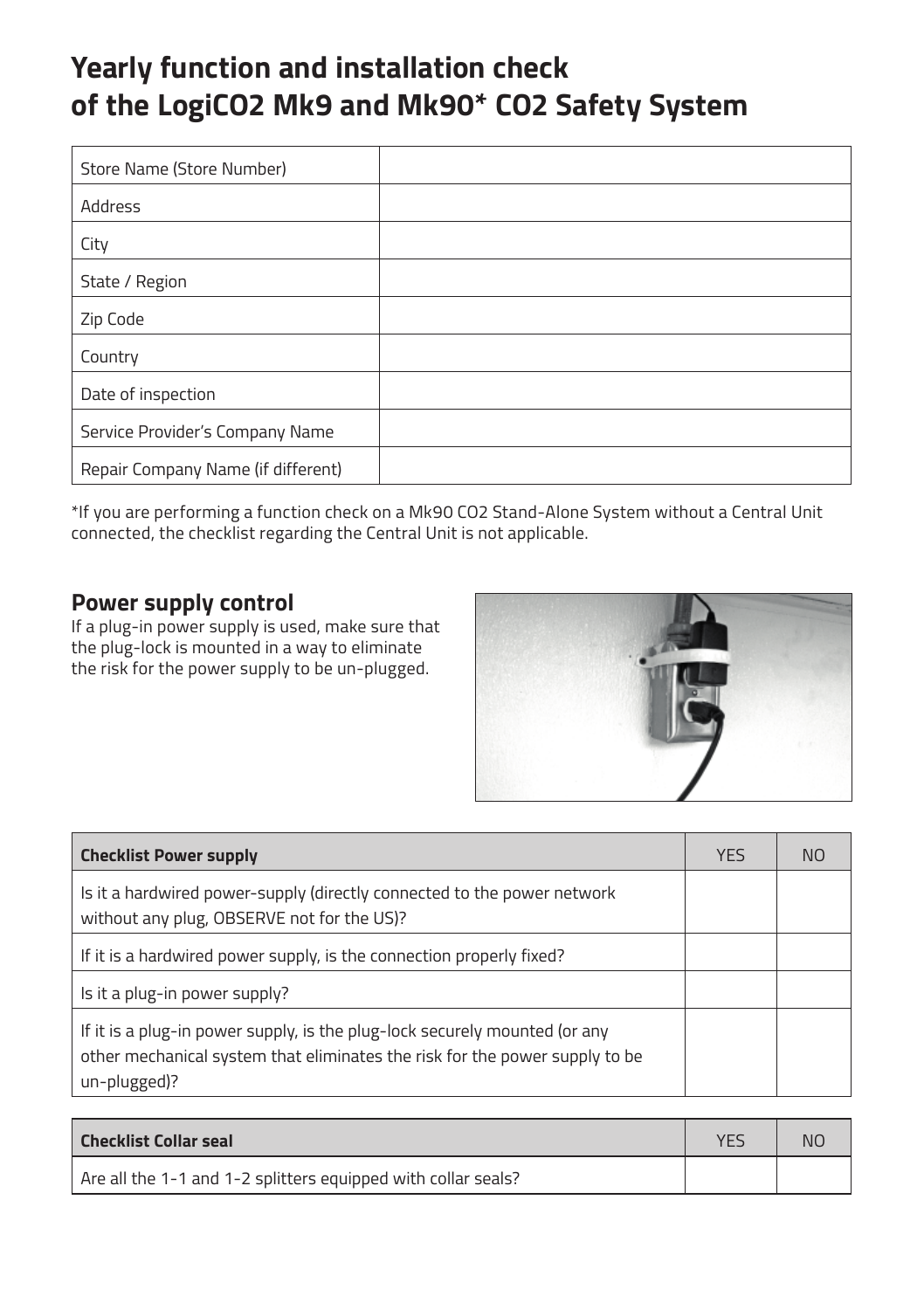## **Central Unit check**

The central unit must be mounted at a height and where it is easily reachable (to control/reset the system and to read the values/messages).

The sign "What to do" must be mounted in a permanent manner (NOT TAPE) next to the central unit so that the personnel can easily read it. Phone number of the service provider responsible if there is a CO2 leak, should be registered on the "What to do" sign.

When the central unit is running properly, the green diode (ON) is ON, and the screen should display the CO2 levels of the CO2 sensor or sensors that are connected.



| <b>Checklist Central Unit</b>                                                                                                                                                                          | <b>YES</b> | N <sub>O</sub> |
|--------------------------------------------------------------------------------------------------------------------------------------------------------------------------------------------------------|------------|----------------|
| Function control of the alarm mode. Did all the units (central unit, sensors and alarm<br>devices) in the system go into alarm mode when the button on the central unit was<br>pressed for 10 seconds? |            |                |
| Is the central unit mounted in a way that makes it easy to read?                                                                                                                                       |            |                |
| Is the "What to do" sign mounted next to the central unit and is it easily readable?                                                                                                                   |            |                |
| Is the "What to do" sign mounted in a permanent way?                                                                                                                                                   |            |                |
| Is the phone number of the service provider which is responsible if there is a CO2 leak<br>written on the "What to do" sign?                                                                           |            |                |
| Is the green diode ON?                                                                                                                                                                                 |            |                |
| Is the yellow diode (Error) ON?                                                                                                                                                                        |            |                |
| Is the red diode (Alarm/Alert) ON?                                                                                                                                                                     |            |                |
|                                                                                                                                                                                                        |            |                |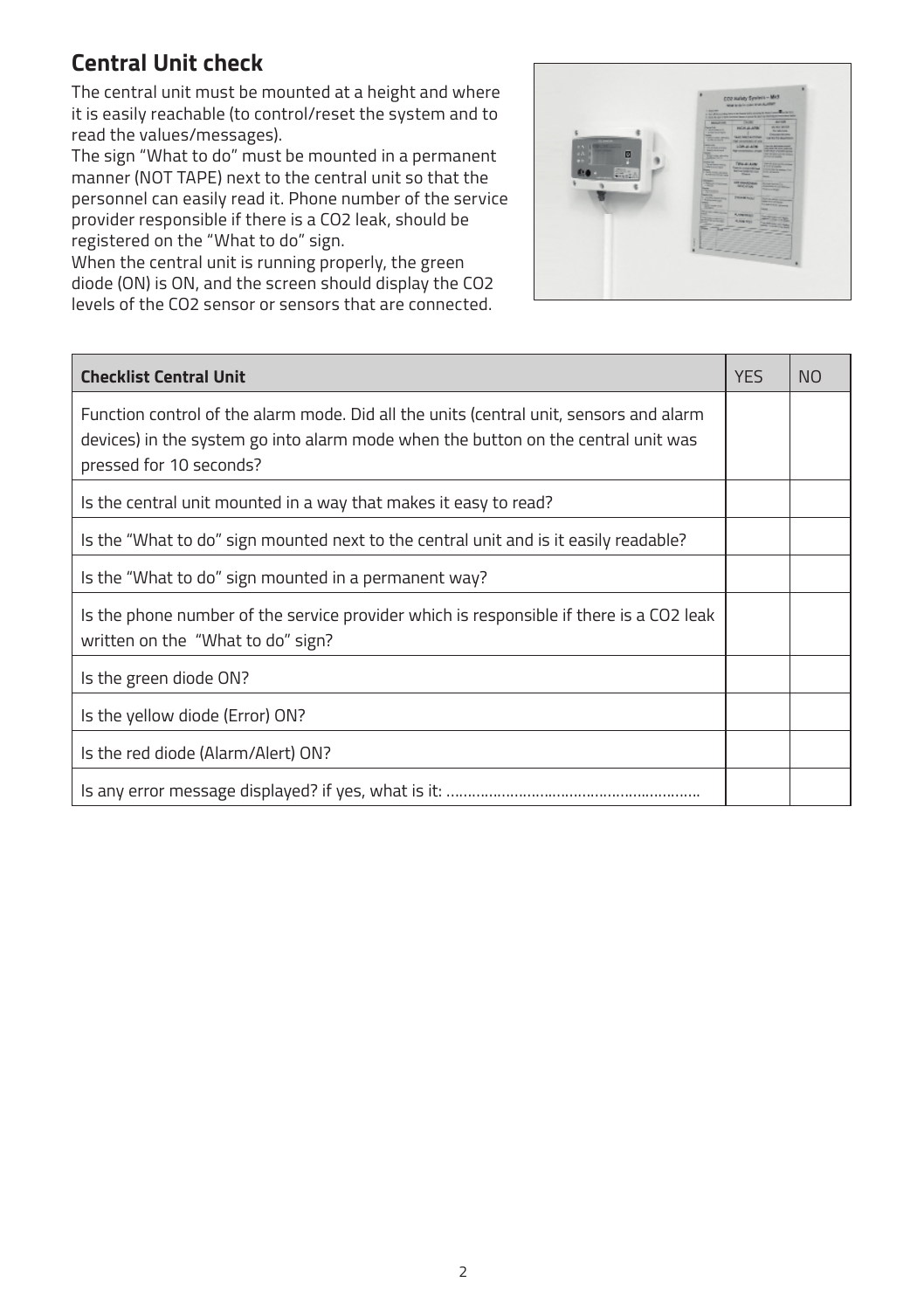### **CO2 Values displayed on the Central Unit**

When the system is running properly, the CO2 level measured by each sensor is displayed in % (actual value) and in ppm (Time Weighted Average over 8 hours). The values are displayed sequentially on the second line of the display. The first character displayed is the sensor ID, the value is displayed after.

| <b>Checklist CO2 Values</b> | Value in % | Value in ppm |
|-----------------------------|------------|--------------|
| Sensor 1                    |            |              |
| Sensor 2                    |            |              |
| Sensor 3                    |            |              |
| Sensor 4                    |            |              |
| Sensor 5                    |            |              |
| Sensor <sub>6</sub>         |            |              |
| Sensor 7                    |            |              |
| Sensor 8                    |            |              |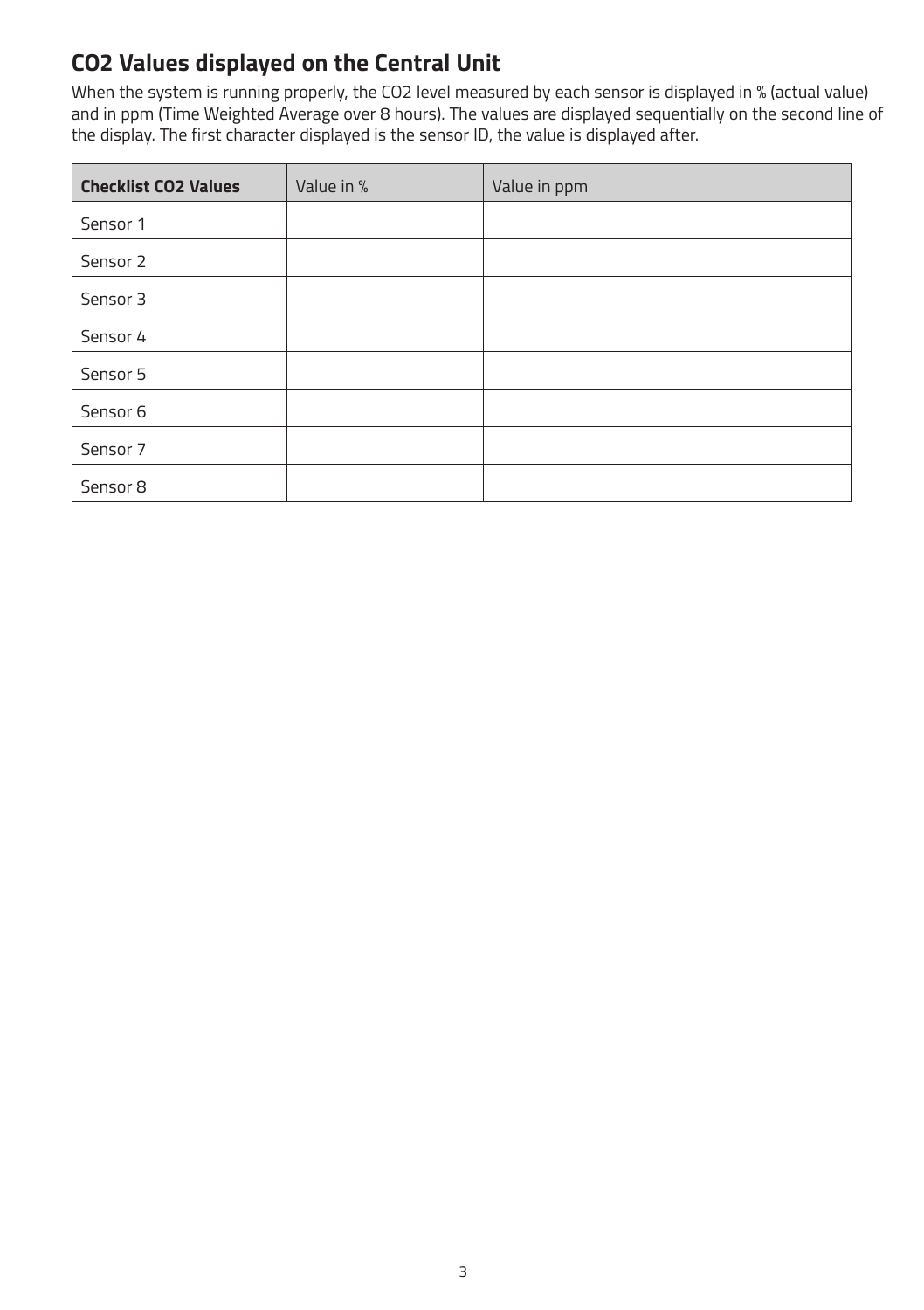#### **CO2 Sensor check**

Each sensor should be mounted not higher than 30cm/12 inches from the floor in the lowest part of the room. The sensor should be mounted within 5 m/15 feet from the potential CO2 leak source. The sensors cover an area of 78 m2/840 ft2 (in a confined space, for example a beer cellar). The warning lamp should be mounted so that it can easily be seen by the restaurant personnel without entering the zone at risk. If there is a door leading to a lower area, for example, a basement, then a sensor is also needed in this area, to insure CO2 safety in that area. Under normal conditions the CO2 value displayed, should read between 0.03% and 0.2%.



#### **Checking the sensor with gas**

The sensor has an automatic self calibration function. Since we have a factory calibrated preset curve, you only need to check one point of the calibration curve to determine if the sensor is measuring correctly. The only point on the calibration curve that is not influenced by pressure and external situations is 0 (zero). Therefore you should use 0-gas which is 100% nitrogen to test the sensor.

Use LogiCO2's gas injection tool to perform this procedure in a simple way. Connect it to the gas line and slide the tool in behind the sensor. Then slowly apply the nitrogen. Apply the gas until the value on the display stabilizes. The reading of CO2 level in the display should be between 0,00 – 0,03%. If the reading is outside the tolerance, a 0-point

calibration should be done. For more information see page 6, "0-Point calibration".

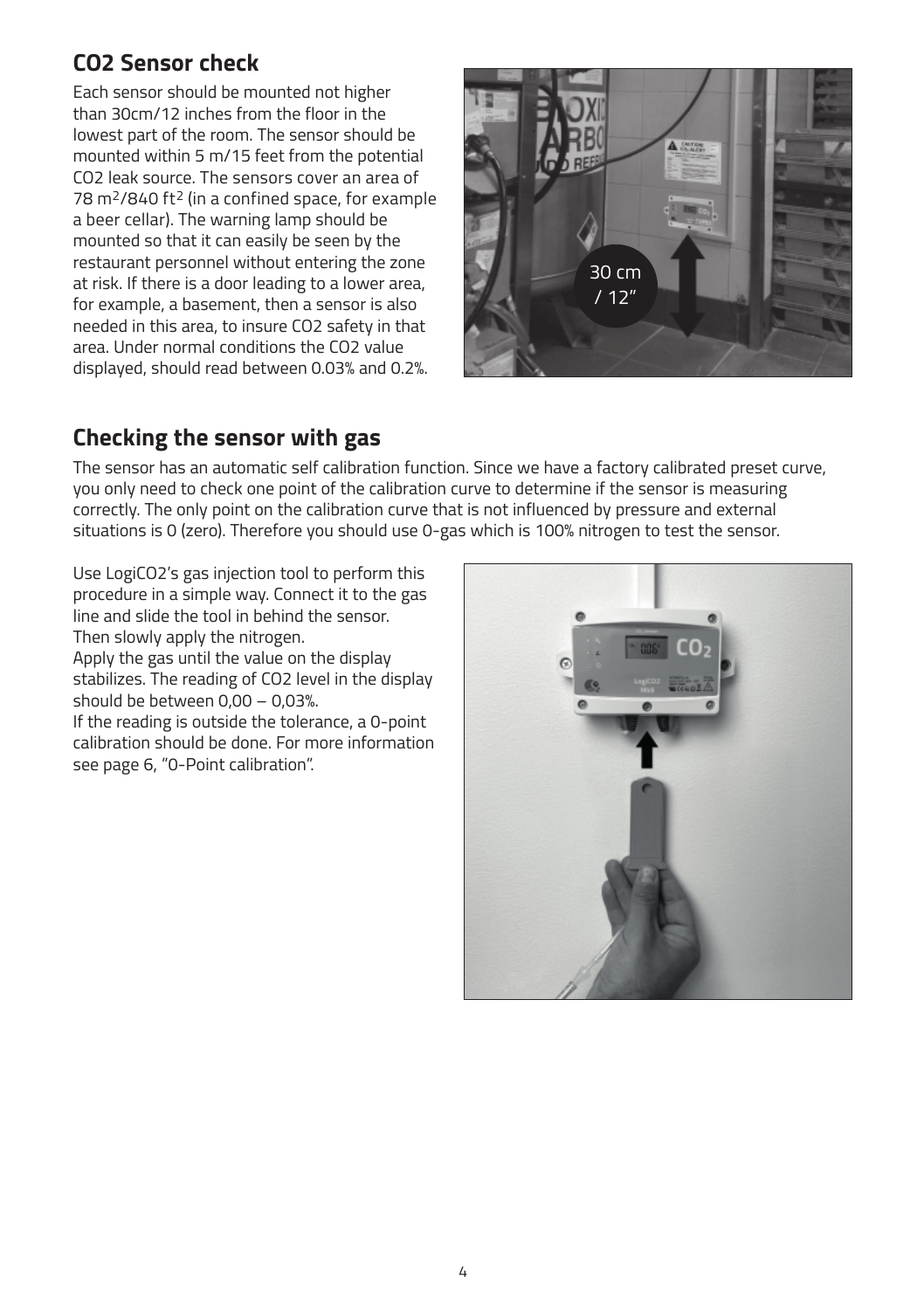| <b>Checklist Mk9 and Mk90 Sensor 1, Specifications</b>                                  |     |  |
|-----------------------------------------------------------------------------------------|-----|--|
| Sensor serial number (normally written on a sticker on the side of the sensor housing). |     |  |
| l CO2 Value on sensor                                                                   | %   |  |
| l CO2 TWA on sensor                                                                     | ppm |  |

| <b>Checklist Mk9 and Mk90 Sensor 1</b>                                                                                                                           | <b>YES</b> | N <sub>O</sub> |
|------------------------------------------------------------------------------------------------------------------------------------------------------------------|------------|----------------|
| Is the correct altitude setting used?                                                                                                                            |            |                |
| Is the sensor mounted 30cm / 12" from the floor?                                                                                                                 |            |                |
| Is the green diode ON?                                                                                                                                           |            |                |
| Is the yellow diode ON?                                                                                                                                          |            |                |
| Is the red diode ON?                                                                                                                                             |            |                |
| Is there a CO2 information sign mounted next to the CO2 sensor?                                                                                                  |            |                |
| Is the CO2 information sign next to the CO2 sensor mounted in a permanent way?                                                                                   |            |                |
| What altitude compensation setting is used for the CO2 sensor?                                                                                                   |            |                |
| Is the altitude compensation setting written on the CO2 information sign?                                                                                        |            |                |
| Was the sensor tested with 0-gas (100%) nitrogen?                                                                                                                |            |                |
| When the 0-gas was applied and the value in the display stabalized, what was the<br>value?                                                                       |            | $\frac{9}{6}$  |
| Is the horn/strobe or warning lamp mounted at a height of 2-2.4 m/80-96 in (as per<br>NFPA 72) so that the staff can see it without any obstructions in the way? |            |                |
| Is there a CO2 warning sign mounted next to the horn/strobe or warning lamp, with a<br>telephone number to the service provider?                                 |            |                |
| Is the CO2 warning sign next to the horn/strobe or warning lamp mounted in a<br>permanent way?                                                                   |            |                |



*Horn/strobe with sign*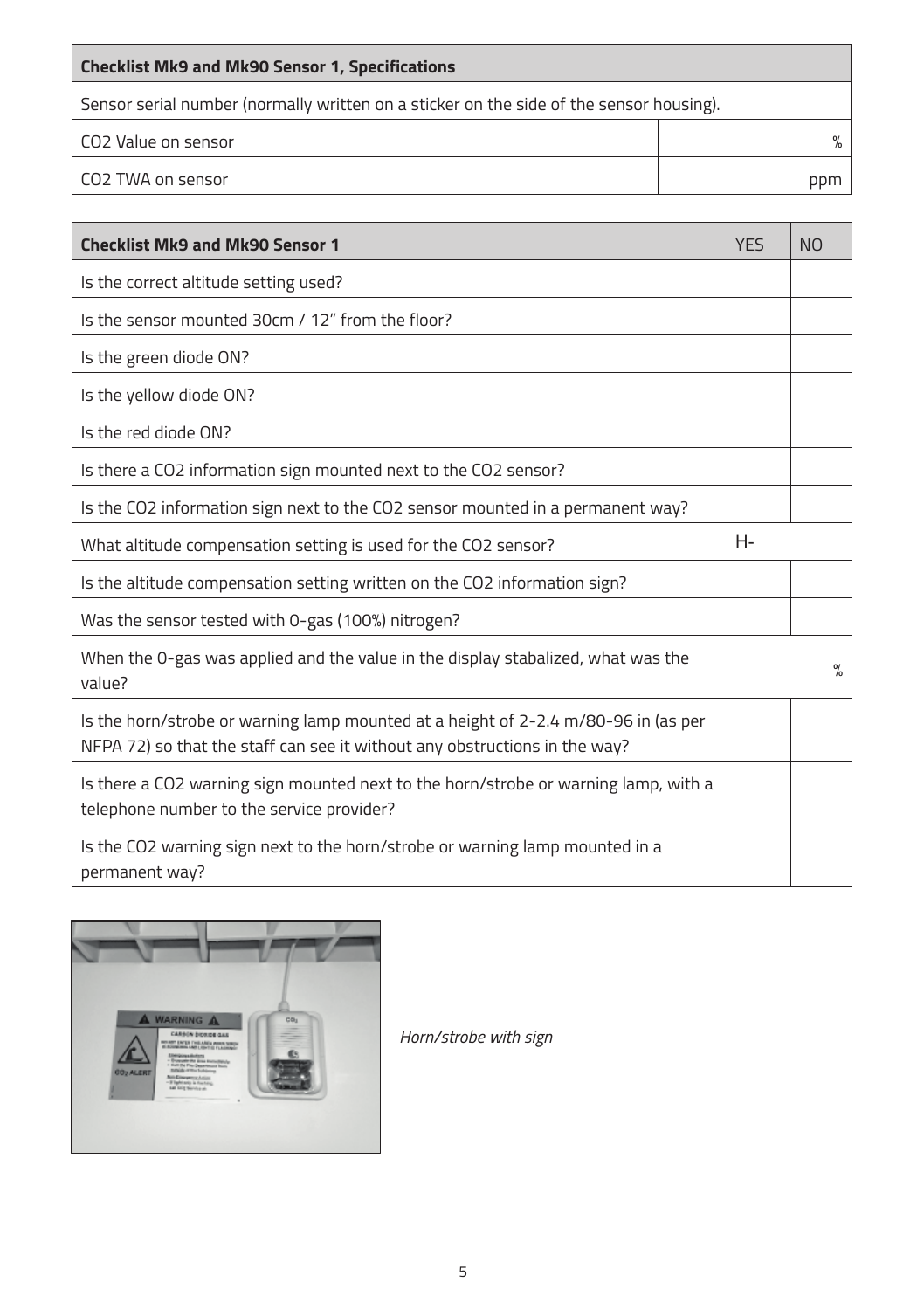| <b>Checklist Mk9 and Mk90 Sensor 2, Specifications</b>                                  |     |  |
|-----------------------------------------------------------------------------------------|-----|--|
| Sensor serial number (normally written on a sticker on the side of the sensor housing). |     |  |
| l CO2 Value on sensor                                                                   | %   |  |
| l CO2 TWA on sensor                                                                     | ppm |  |

| <b>Checklist Mk9 and Mk90 Sensor 2</b>                                                                                                                           | <b>YES</b> | <b>NO</b> |
|------------------------------------------------------------------------------------------------------------------------------------------------------------------|------------|-----------|
| Is the correct altitude setting used?                                                                                                                            |            |           |
| Is the sensor mounted 30cm / 12" from the floor?                                                                                                                 |            |           |
| Is the green diode ON?                                                                                                                                           |            |           |
| Is the yellow diode ON?                                                                                                                                          |            |           |
| Is the red diode ON?                                                                                                                                             |            |           |
| Is there a CO2 information sign mounted next to the CO2 sensor?                                                                                                  |            |           |
| Is the CO2 information sign next to the CO2 sensor mounted in a permanent way?                                                                                   |            |           |
| What altitude compensation setting is used for the CO2 sensor?                                                                                                   |            |           |
| Is the altitude compensation setting written on the CO2 information sign?                                                                                        |            |           |
| Was the sensor tested with 0-gas (100%) nitrogen?                                                                                                                |            |           |
| When the 0-gas was applied and the value in the display stabalized, what was the<br>value?                                                                       |            | $\%$      |
| Is the horn/strobe or warning lamp mounted at a height of 2-2.4 m/80-96 in (as per<br>NFPA 72) so that the staff can see it without any obstructions in the way? |            |           |
| Is there a CO2 warning sign mounted next to the horn/strobe or warning lamp, with a<br>telephone number to the service provider?                                 |            |           |
| Is the CO2 warning sign next to the horn/strobe or warning lamp mounted in a<br>permanent way?                                                                   |            |           |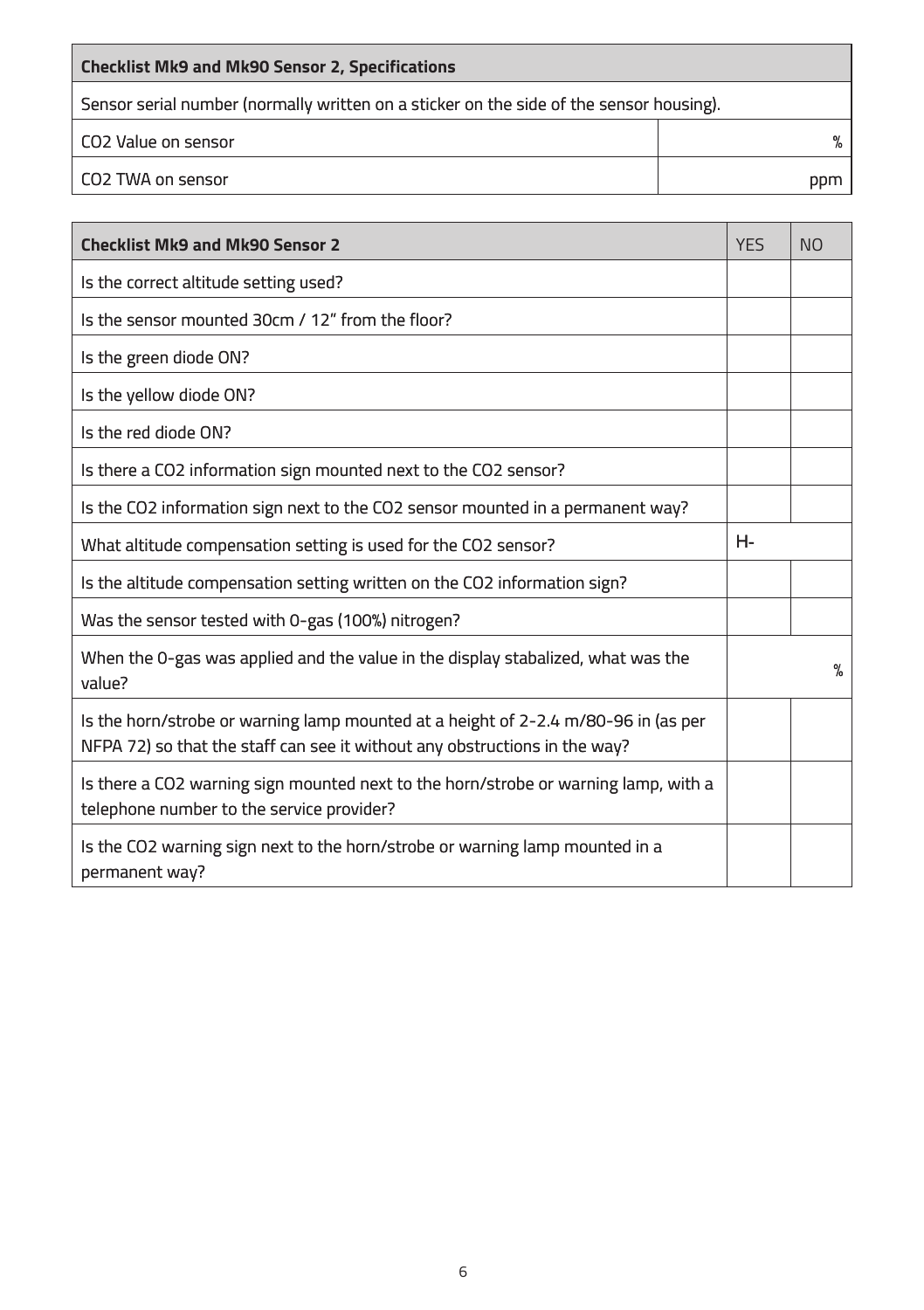### **0-Point calibration (0.00% CO2)**

A 0-point calibration should only be performed if the reading is outside the tolerance 0,00 – 0,03% when performing the function check with 0-gas (100% nitrogen), and should only be performed by a qualified professional service agent.

1. CO2 Sensor with small offset when testing 0-point.

Remove the five screws, but let the cover stay on to keep the gas inside the housing.



2. Apply the 0-gas with the Gas Injection Tool until the value in the display has stabilized, which normally takes 1-2 minutes. Please observe that you should use a low flow of gas. Keep applying the gas throughout the whole calibration procedure.



3. Remove the cover. Then set the sensor in calibration mode by setting DIP switch 2:1 in the ON position. The Display shows: Calbr and four dashes.



4. Press the calibration button for approx. 10 seconds until the display shows: Calbr and 0CAL. The 0-gas should be continuously applied for this process.

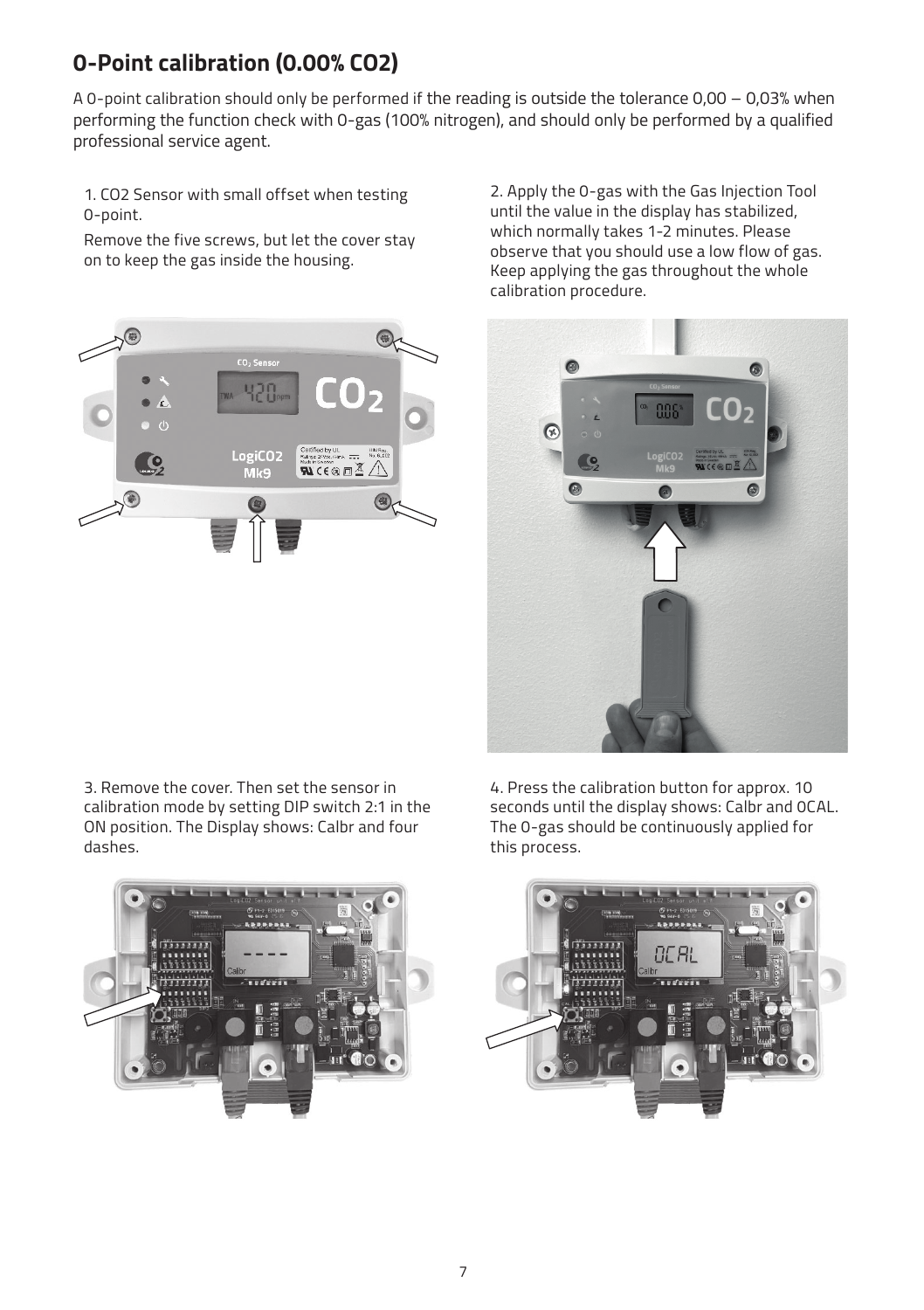5. When the display shows Calibr and four dashes again, the calibration process is finished. You can now stop applying the 0-gas.

6. Set the Mk9 sensor to normal mode again by switching the DIP switch 2:1 to position OFF.



7. The display shows now the normal views again.





8. Mount the cover again and reassemble the screws in the following order.